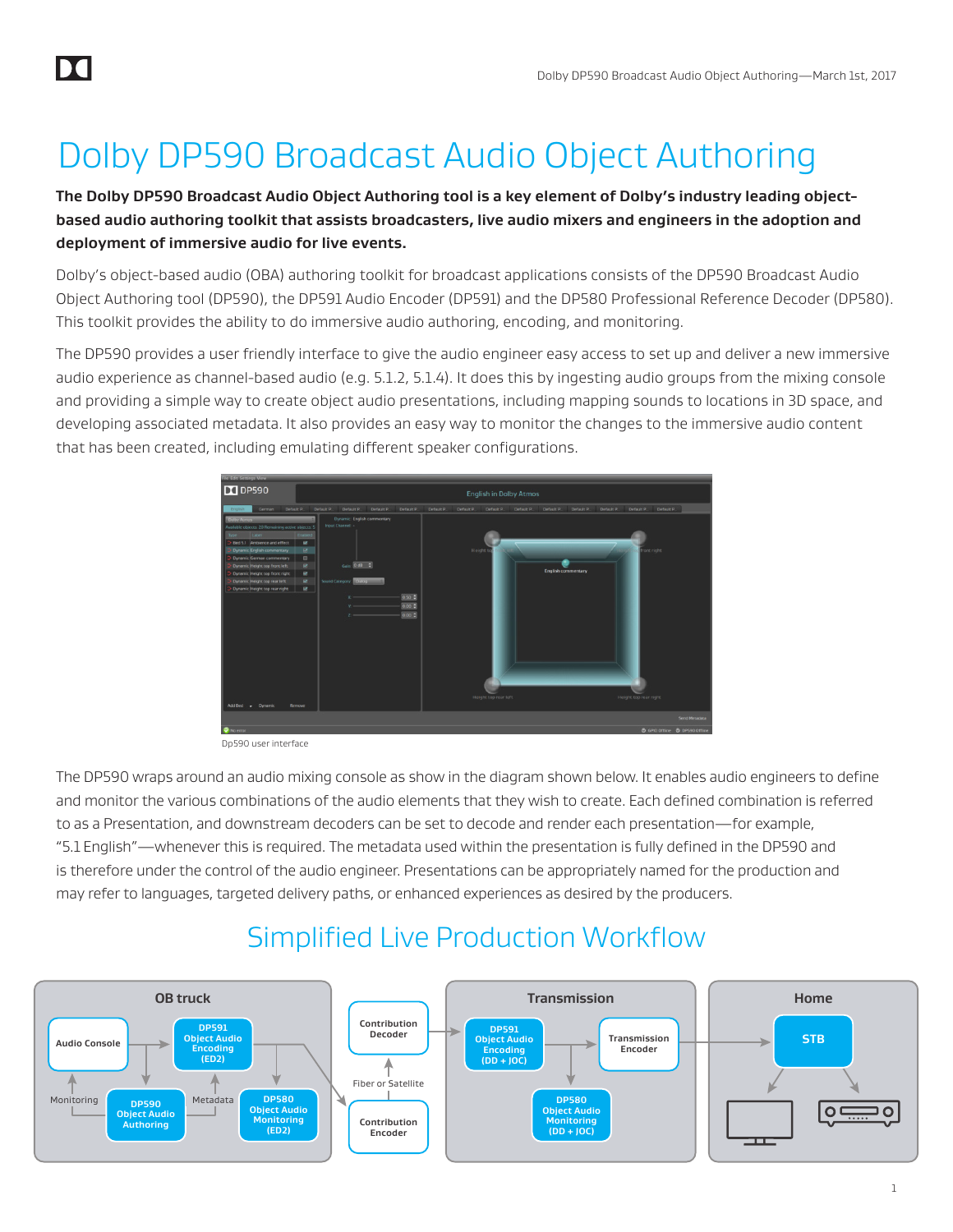#### TECHNICAL BENEFITS

- Supports the creation of the different presentations and the associated metadata required for immersive audio delivery
- Provides local confidence monitoring of the presentations created for different playback environments without the need for additional equipment
- Supports loudness measurement of the monitored presentation to ensure regulatory compliance
- Provides proven design and reliability for installation in existing OB trucks.
- Interfaces with industry leading mixing consoles and provides external control of DP590 functionalities from existing mixing consoles thru GPIO using JNIOR device
- Provides an easy to use user interface that simplifies the process of creating immersive audio for live events.

#### BUSINESS BENEFITS

- Eliminates the need for broadcasters to make a major investment in new production capabilities to deliver compelling immersive audio entertainment experiences to the home and on mobile
- Works with existing microphone configurations with limited modification needed to bring fans closer to the action. Allows broadcasters to deliver immersive audio for live events that leverages the growing number of Dolby Atmos enabled playback devices
- Supports the transition to 4K/UHD/HDR with enhanced audio experiences while allowing these experience to get better over time as platforms and skills develop.
- Simplifies the workflow for live production of immersive audio.
- Gives producers and audio mixers the creative freedom to mix audio as desired to create the immersive audio experience that will pull fans into the action.

#### DP590 SPECIFICATIONS

#### Front panel



#### Rear panel



#### Input / Output

#### **SDI Input**

- $\cdot$  Two auto detecting BNC female connectors, 75 $\Omega$ , unbalanced
- Supports SD-SDI (SMPTE 259M-1998), 1.5 GB/s HD-SDI (SMPTE 292M-1998), 3.0 GB/s HD-SDI (SMPTE 424M-2008)

#### **AES Input or MADI input**

One BNC female connector, unbalanced, 75Ω,

- AES: signal levels per AES-3id-1995 (SMPTE 276M)
- MADI: signal levels per AES-10id-2055

#### **VREF input**

One BNC female connector, unbalanced, 75Ω, support for video reference signal

### **SDI Out**

- $\cdot$  Two auto detecting BNC female connectors, 75 $\Omega$ , unbalanced
- Supports SD-SDI (SMPTE 259M-1998), 1.5 GB/s HD-SDI (SMPTE 292M-1998), 3.0 GB/s HD-SDI (SMPTE 424M-2008)